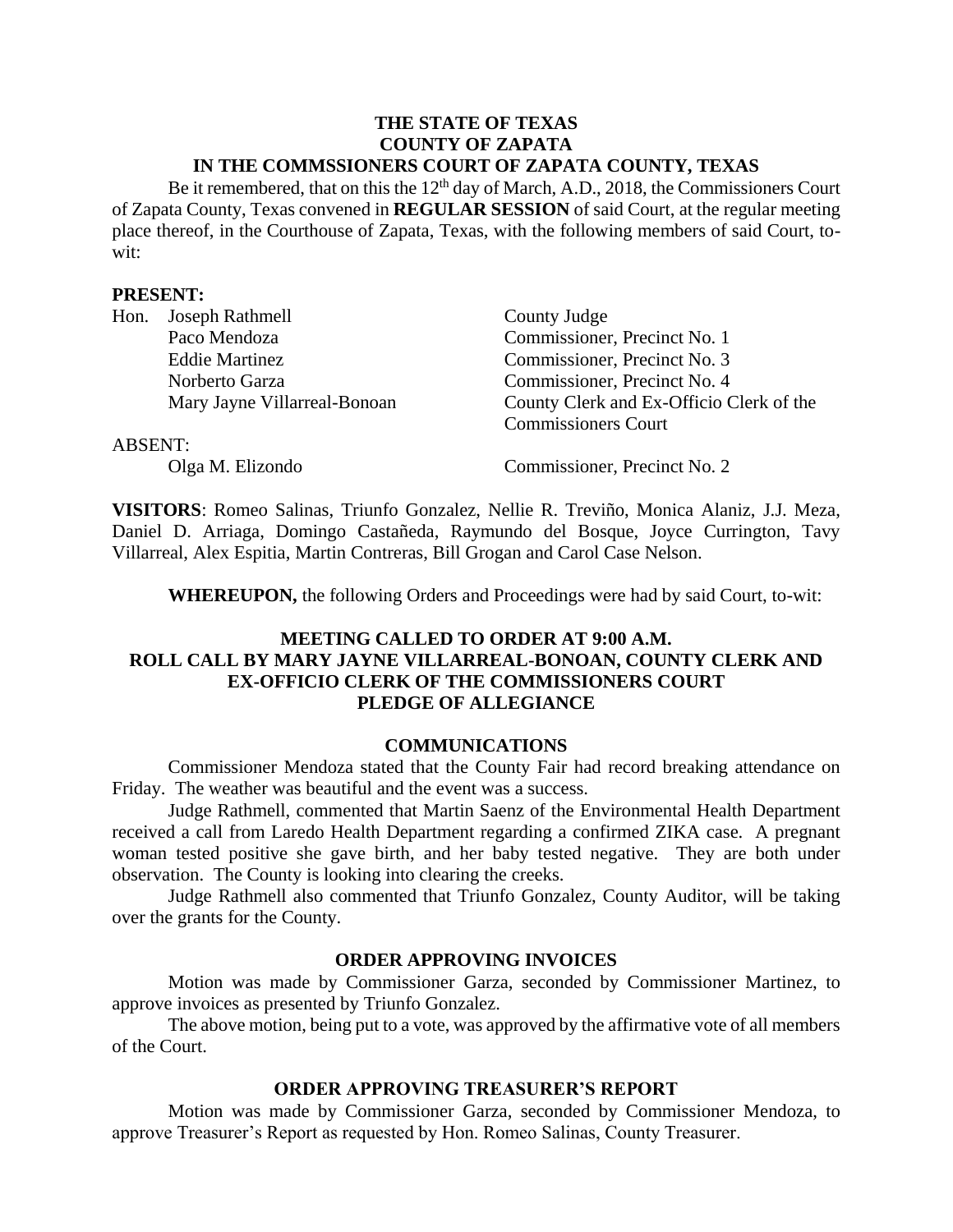The above motion, being put to a vote, was approved by the affirmative vote of all members of the Court.

### **ORDER APPROVING CHECKS ISSUED**

Motion was made by Commissioner Martinez, seconded by Commissioner Garza, to approve checks issued as requested by Hon. Romeo Salinas, County Treasurer.

The above motion, being put to a vote, was approved by the affirmative vote of all members of the Court.

### **TAX / ASSESSOR COLLECTOR'S REPORT**

Tax Assessor/Collector's report showed Hotel Motel Tax deposits in amount of \$5,177.98 and tax collections up to 81.90 %.

## **ORDER APPROVING REQUEST TO USE ZAPATA COUNTY PAVILION FOR BENEFIT DANCE**

Motion was made by Commissioner Garza, seconded by Commissioner Mendoza, to approve request to use the Zapata County Pavilion for a benefit dance to benefit Julie Duran, a cancer patient, daughter of Jason Duran, who is employed at the Zapata County Waterworks Department as requested by Chief Ray Del Bosque, Zapata County Sheriff's Office.

The above motion, being put to a vote, was approved by the affirmative vote of all members of the Court.

## **ORDER APPROVING PURCHASE OF TWO FORD EXPLORER SUV FOR ZAPATA COUNTY SHERIFF'S OFFICE**

Motion was made by Commissioner Mendoza, seconded by Commissioner Garza, to approve request to purchase two Ford Explorer SUVS for the Zapata County Sheriff's Office as requested by Chief Ray Del Bosque, Zapata County Sheriff's Office, to be paid out of the remainder of the INS Fund and balance to be paid out of this year's budget.

The above motion, being put to a vote, was approved by the affirmative vote of all members of the Court.

### **NO ACTION WAS TAKEN ON THE FOLLOWING ITEM**

12. to request funds for the Event Overtime (58-900-341) as requested by Chief Ray Del Bosque, Zapata County Sheriff's Office.

#### **ORDER APPROVING REAPPOINTMENT OF J.J. MEZA AS ZAPATA COUNTY FIRE MARSHALL**

Motion was made by Judge Rathmell, seconded by Commissioner Mendoza, to approve reappointment of J.J. Meza as Zapata County Fire Marshall as requested by Hon. Joseph Rathmell, County Judge.

The above motion, being put to a vote, was approved by the affirmative vote of all members of the Court.

# **ORDER APPROVING INSTALLATION OF SPEED HUMPS AND LINE ITEM TRANSFER**

Motion was made by Commissioner Garza, seconded by Commissioner Mendoza, to approve the installation of a speed hump at the following location:

a. 106 Juarez Avenue, San Ygnacio, TX